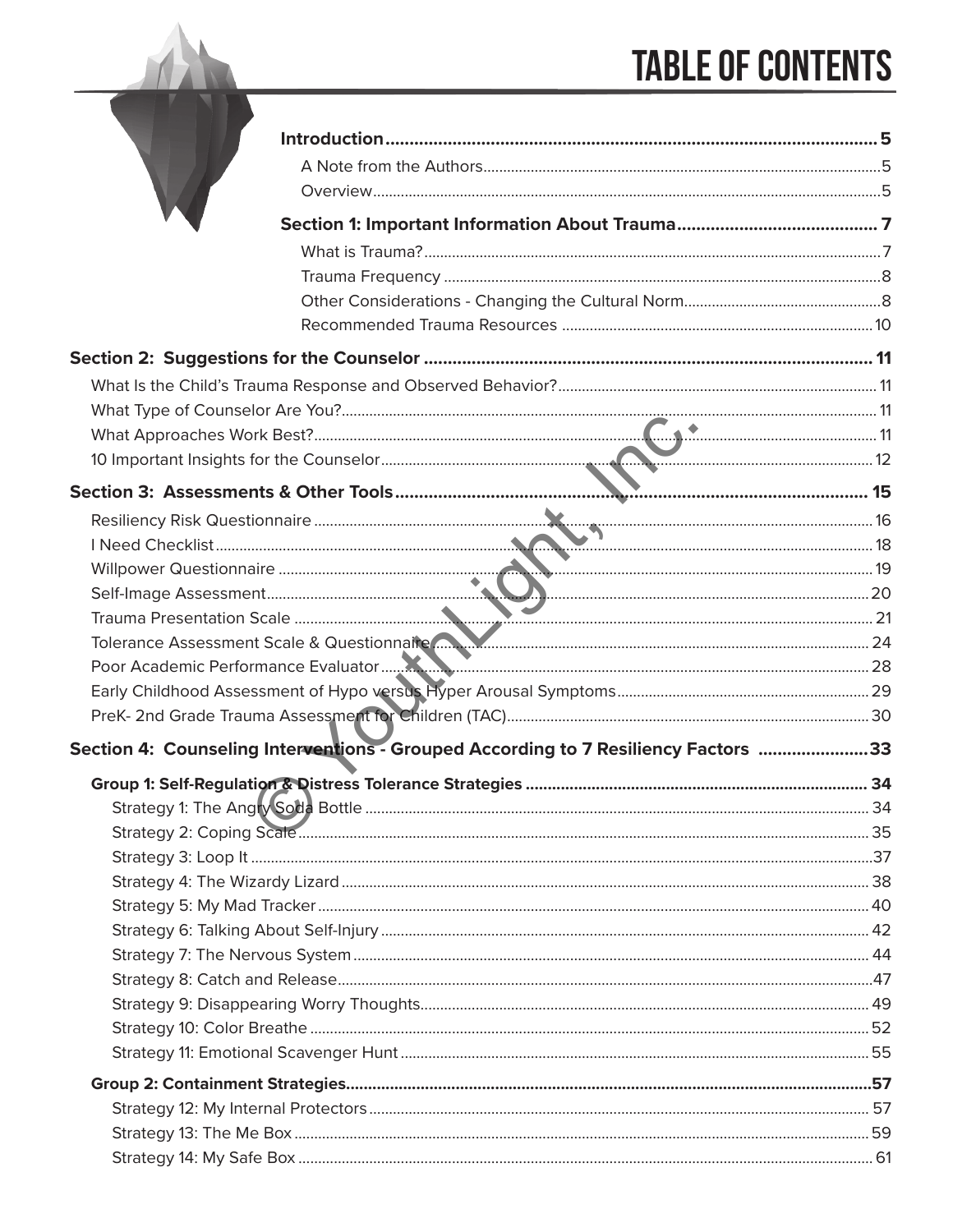# **TABLE OF CONTENTS**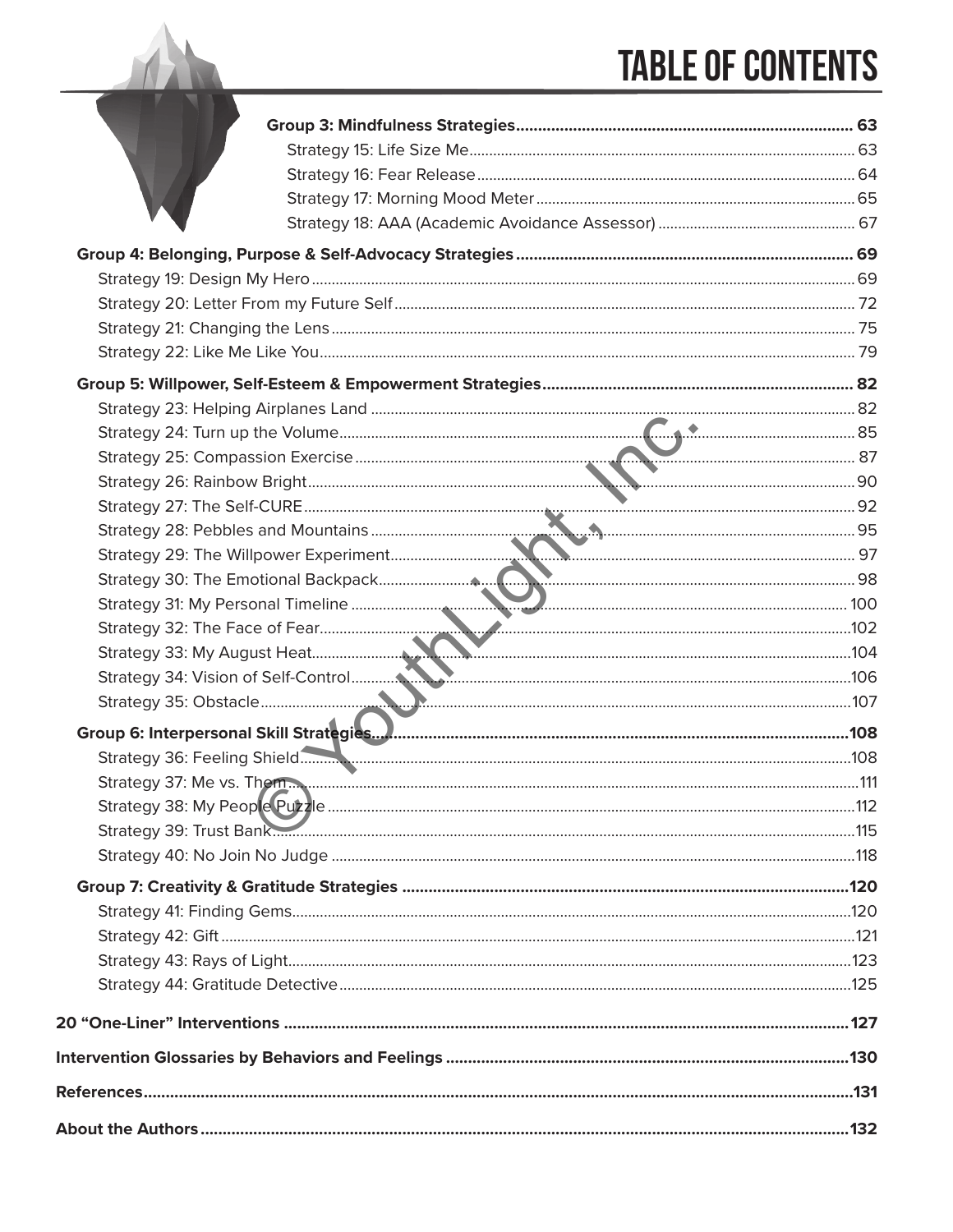### **self-regulation & distress tolerance strategy 5**

#### **Overview**

Many children who have anger management difficulties do not realize two important concepts regarding this often overwhelming feeling. First, there are different amounts of that feeling with different names and second, that even the smallest

effort can lead to a reduction in angry type experiences and feelings.

#### **Materials Needed**

Reproducible, *My Mad Tracker, crayons*

#### **Procedures**

Have an initial conversation with the student about anger and what they know about it. Make sure in that discussion that you help them understand that there are different amounts and that an angry emotion

you feel at one moment will not stay the same amount. Also let them know that when someone puts even a little effort into making different choices when they are mad, change can come and they might not even notice it so learning how to track that change can be very encouraging for a student who wants to make different choices.

Have the student look at the reproducible and explain it to them. When they feel frustrated or angry in a certain situation, they are to put a tally mark in the appropriate traffic light category of red, yellow or green depending on the intensity of the feeling (i.e. if they feel their anger level is at a 4, they would put a tally mark in the yellow traffic light circle). It might be helpful for the student to color the traffic light the respective colors if you are not using the digital color print out. At the end of the day/week, they are to add up all the marks and put a total in the corresponding square at the bottom. ration with the student about anger and what<br>lake sure in that discussion that you help them<br>are different amounts and that an angry emotion<br>ent will not stay the same amount. Also let them know that<br>making different choic

#### **Important Considerations**

- Child must have a basic understanding of what anger is (this can be done in prior sessions) as well as rudimentary understanding of copings skills and how and when to use them.
- It might be helpful to chart the student's numbers over time using easily accessible software such as in Microsoft Word.
- For students who experience many episodes of anger per day using this as a daily tracker is helpful. For students where the episodes are more spread out it can be useful as a weekly tracker.

#### **Follow Up**

Speak with the student before they get started and see if they can predict how many tallies they might have over a period of time. Then compare that to what they actually record and generate discussion around the findings. If there was a difference, why was that? If there was an increase in mad feelings, how might that be connected to outside stressors and can they identify those stressors?

### **Extension Activity**

Have the child engage in an activity that typically produces a quick or large angry type feeling (i.e. competitive games or video games, very difficult academic tasks or puzzles) and have them track the angry feelings this leads to. Process with them what you and they notice about this experience.

### **my mad tracker**

#### **Best Used With**

Children who have anger outbursts with frequency or demonstrate low frustration tolerance to social dynamics or academic difficulties

**Recommended Environment**

Classroom